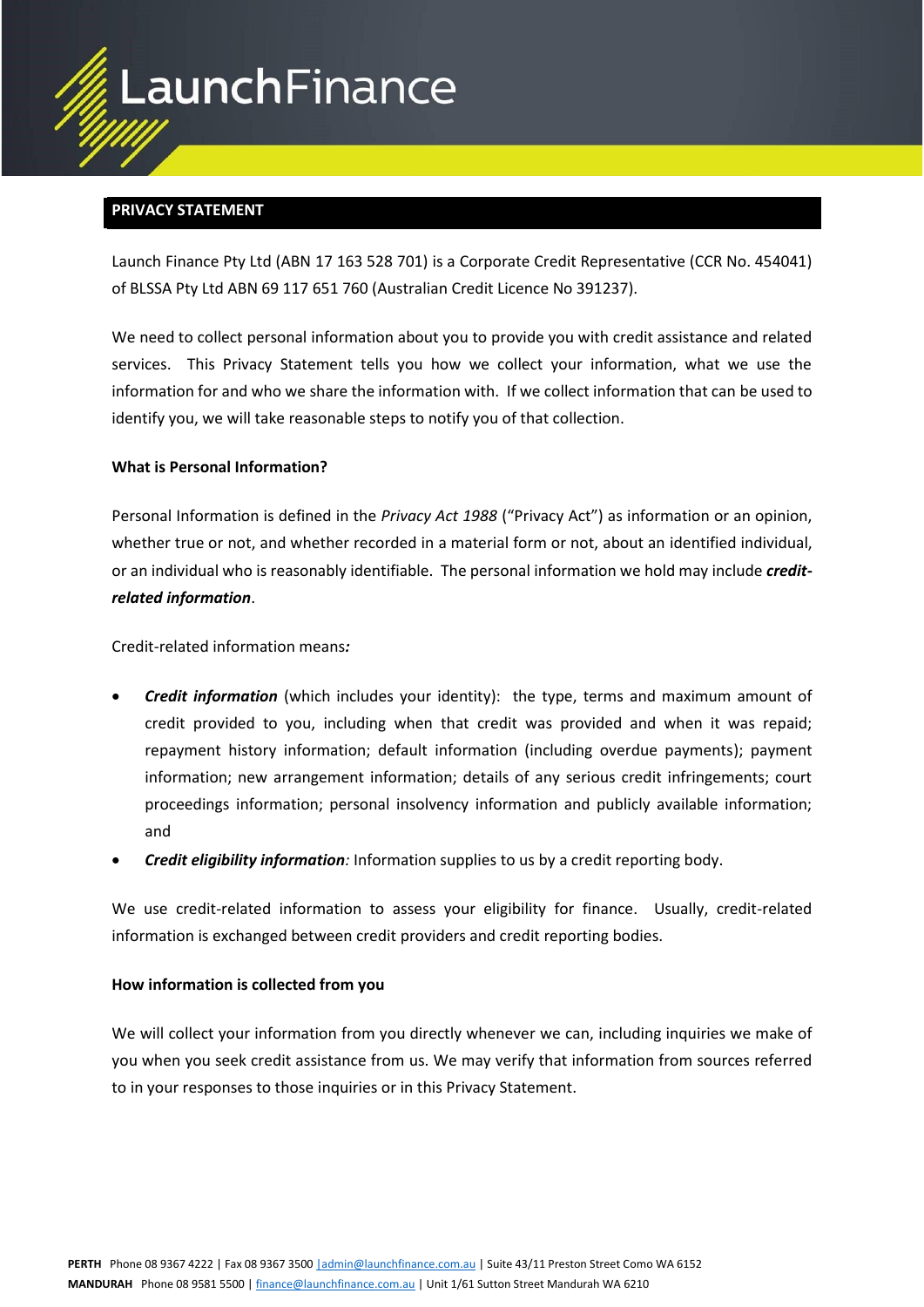# **How information is collected from other sources**

Sometimes we will collect information about you from other sources as the *Privacy Act 1988* permits. We will do this only if it's reasonably necessary to do so, for example, where:

- we collect information from third parties about a loan or lease in relation to which you seek our services;
- we can't get hold of you and we rely on public information to update your contact details; or
- we exchange information with your legal or financial advisers or other representatives, including but not limited to your accountants, real estate agents and settlement agents.

# **When the law authorises or requires collection of information**

We may collect information about you because we are required or authorised by law to collect it. For example, we require personal information to verify your identity under the Anti-Money Laundering and Counter-Terrorism Financing Act 2006 ("AML/CTF Act").

# **How your information may be used:**

We may use your information for purposes including:

- Identifying you;
- Providing you with credit assistance;
- Giving you information about credit products or related services, including help, guidance and advice;
- Considering whether you are eligible for a particular credit product or any related service that you have requested;
- Assisting you to prepare an application for a credit product;
- Administering the services we provide, for example, to respond to requests or complaints;
- Allowing us to run our business efficiently and perform general administrative tasks;
- Preventing or investigating any suspected fraud or crime;
- As required by any applicable law, regulation or industry code; and
- Any purpose to which you have consented.

You can let us know at any time if you no longer wish to receive direct marketing offers from us. We will process your request as soon as practicable.

# **What happens if you don't provide information?**

If you don't provide your information to us, it may not be possible to: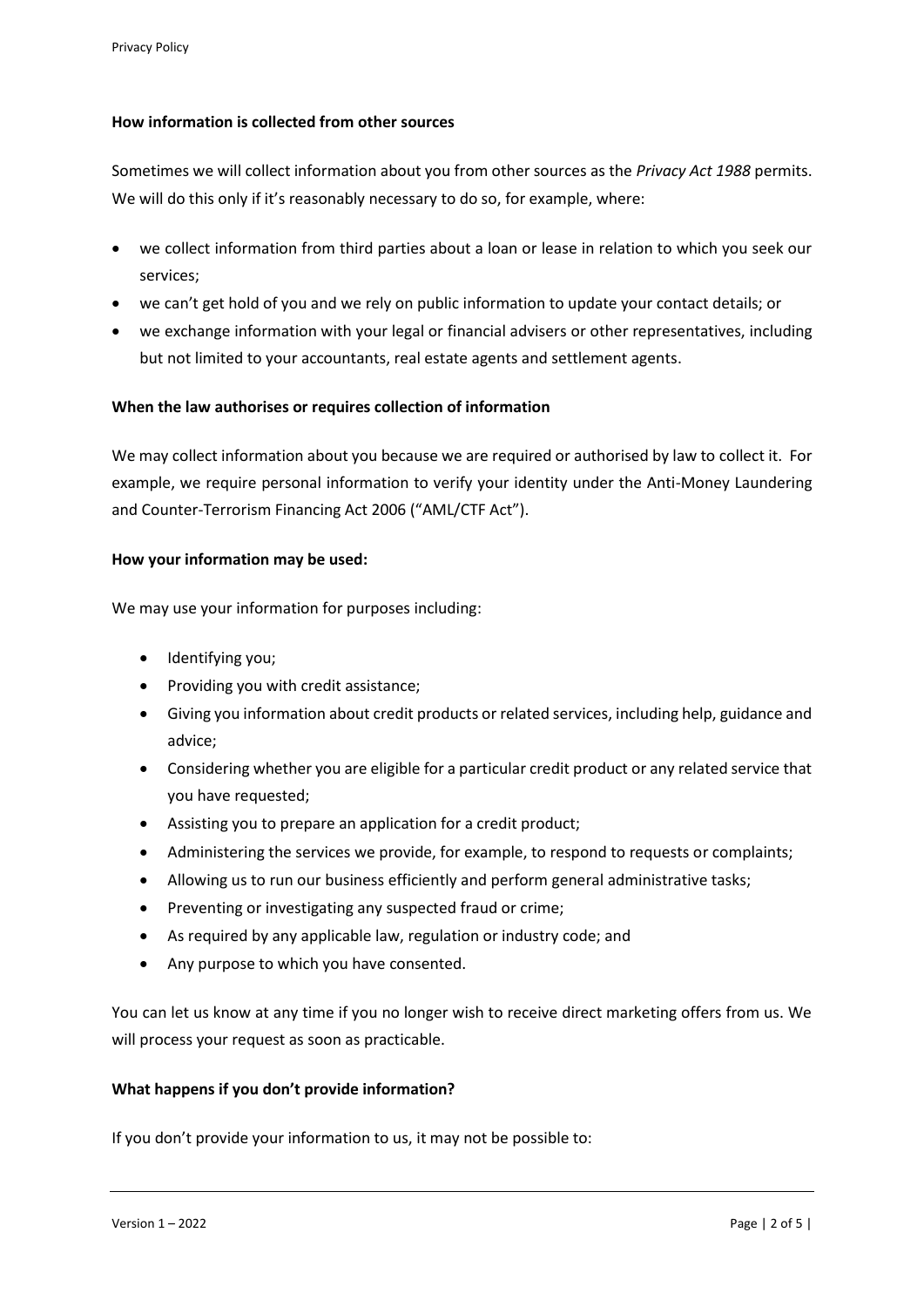- For us to provide credit assistance to you;
- Recommend a loan or lease that is relevant to your circumstances;
- Verify your identity as required by the AML/CTF Act; or
- Let you know about other products or services that may be suitable to your circumstances.

### **Sharing your information**

We may use and share your personal information with other people or organisations for any of the purposes described above.

We may also share your information with third parties as follows:

- PLAN Australia, when submitting loan or lease applications to lenders or lessors on the PLAN approved panel. You can view PLAN's privacy notice at [http://www.planaustralia.com.au/borrower-privacy-statement.](http://www.planaustralia.com.au/borrower-privacy-statement) It sets out how PLAN manages your personal information and where you can find its privacy policy;
- In accordance with Launch Finance's policies and procedures, we may share your personal information with the directors or other employees of Launch Finance as deemed necessary to perform licensee compliance functions and general administrative tasks;
- Your representatives (lawyers, settlement agents, accountants or real estate agents);
- Referrers that referred your business to us;
- Valuers;
- Lenders, lessors, lenders mortgage insurers and other loan or lease intermediaries;
- Government agencies, as required by law (in some instances, these agencies may share information with relevant foreign government authorities);
- Service providers that assist us to conduct business;
- Guarantors and prospective guarantors for your loan or lease;
- Any organisation that wishes to invest in our business or assets; and
- Any third party to which you consent to us sharing your personal information.

We are not likely to disclose your personal information to organisations overseas. However, we may store your personal information in cloud based or other types of networked electronic storage. It is not always practicable to know which country the servers for the electronic storage are based in.

# **Personal Information About Other People**

If you give personal information to us about another person (such as your co-applicant), you should notify that other person and let them know that:

• We have collected their personal information to provide credit assistance or for any other purpose set out in this privacy statement;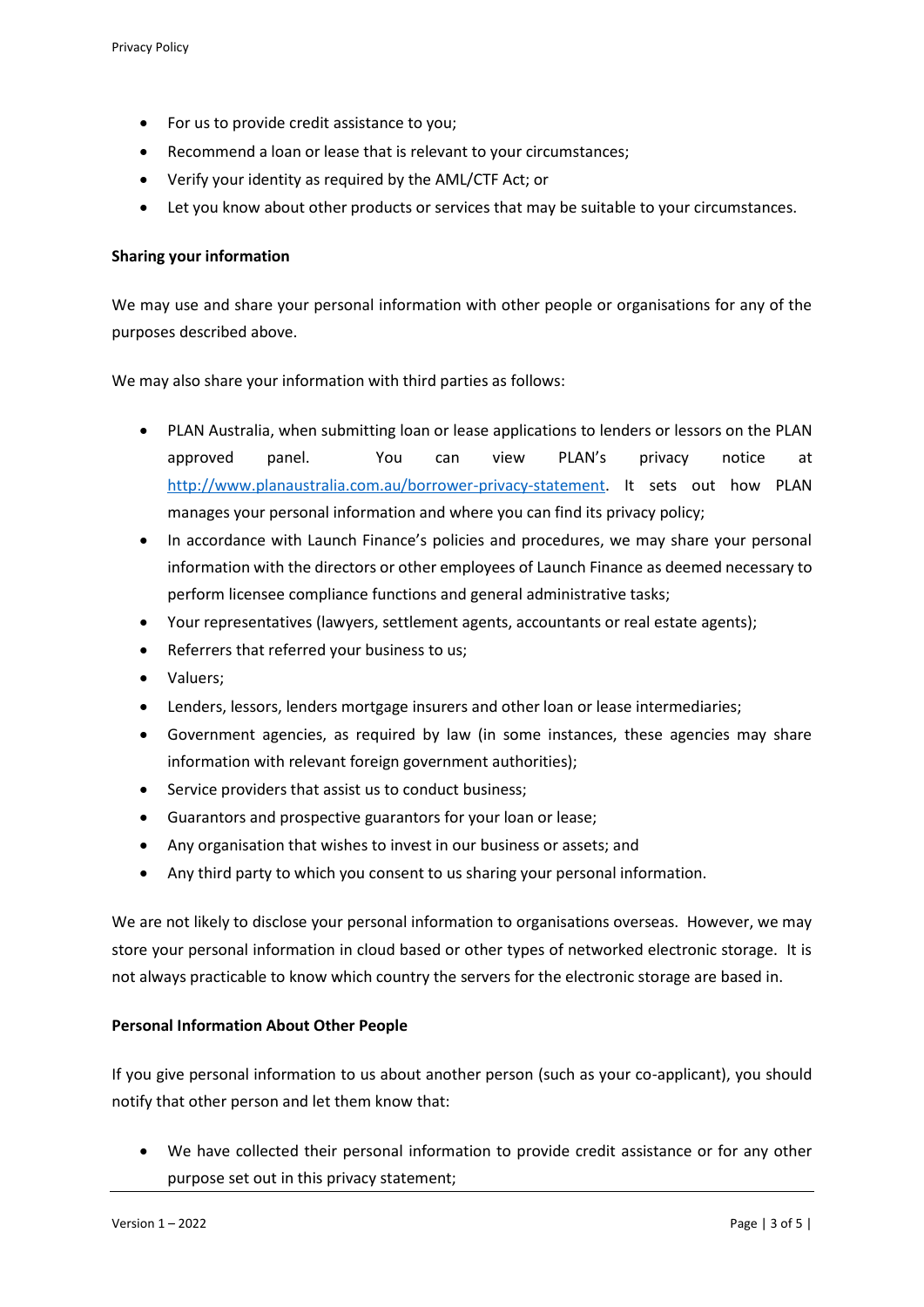- We may share this information with other organisations as set out in this privacy statement;
- We will handle their personal information as set out in this privacy statement and in accordance with our Privacy Policy and they can:
	- o Access or request a copy of that Privacy Policy or this privacy statement; and
	- o Access the information we hold about that other person.

### **Notifiable matters**

The law requires us to notify you if we suspect an eligible data breach has occurred. An eligible data breach occurs when personal information held by us is lost or subjected to unauthorised access or disclosure AND it is likely to result in serious harm to you. In circumstances where we have assessed that a notifiable data breach has or may have occurred, we will notify you with details of the suspected data breach and options to mitigate any loss and/or harm that may occur. We will also report the data breach to the Office of the Australian Information Commissioner ("OAIC").

### **Complaints**

If you have a complaint about how we have handled your personal information, please contact us at:

#### **Launch Finance Pty Ltd**

Office: Suite 43, 11 Preston Street, COMO WA 6152 Post: PO Box 148, SOUTH PERTH WA 6951 Phone: 08 9367 4222 Fax: 08 9367 3500 Email: [operationsmanager@launchfinance.com.au](mailto:operationsmanager@launchfinance.com.au)

If you are not satisfied with our response, you may either escalate your complaint to the Office of the Australian Information Commissioner:

- **Phone:** 1300 363 992
- **Email:** [enquiries@oaic.gov.au](mailto:enquiries@oaic.gov.au)
- **Mail:** GPO Box 5218, SYDNEY NSW 2001

OR refer your complaint to AFCA, which can be contacted as follows:

- Telephone: 1800 931 678 (free call)
- Online: [www.afca.org.au](http://www.afca.org.au/)
- Mail: AFCA, GPO Box 3, Melbourne VIC 3001
- Email: [info@afca.org.au](mailto:info@afca.org.au)

#### **Privacy Statement**